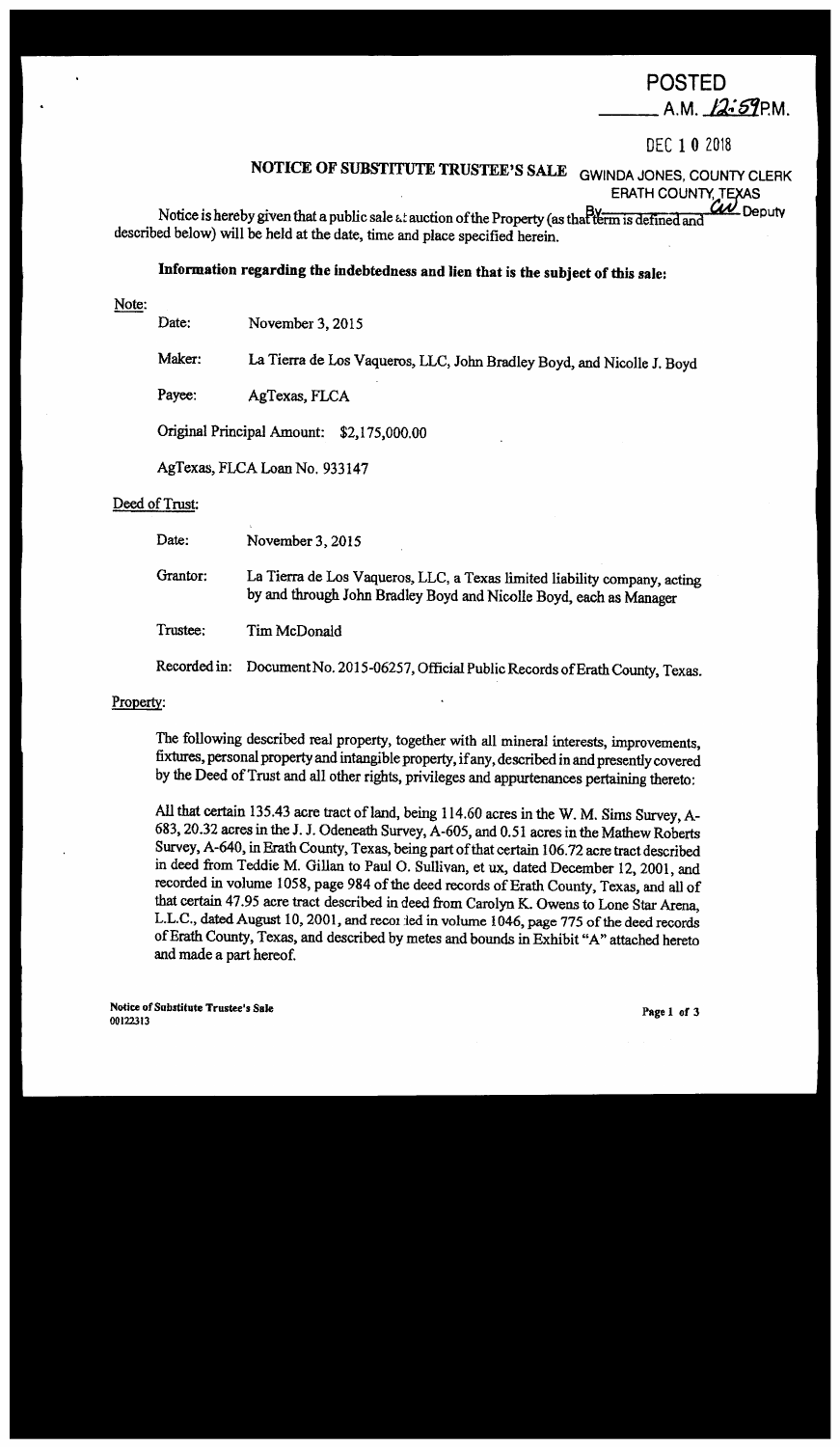Together with all rights, easements, appurtenances, royalties, surface, subsurface and/or mineral rights, oil and gas rights, crops, timber, all diversion payments or third party payments made to crop producers, all water and riparian rights, wells, ditches, reservoirs, and water stock and all existing improvements, structures, fixtures, and replacements that are part of the real estate described above (all referred to as "Property'').

The property also includes all Fixtures, Equipment and Goods located on the Property or used in the operation of the arena on the Property as set forth in that certain Commercial Security Agreement dated November 3, 2015 executed by Grantor for the benefit of AgTexas, FLCA.

Prior Modification of Note and/or Deed of Trust:

Present Owner of Note and Beneficiary under Leed of Trust:

AgTexas, FLCA

### **Information regarding the public sale to be held:**

Substitute Trustees: Linda J. Reppert, Howard Whitney, Kelly Goddard and David Garvin

Appointed by written instrument dated September 6, 2018, executed by AgTexas, FLCA and recorded or to be recorded in the appropriate Official Public Records of Erath County, Texas.

Date of Sale: January 2, 2019

Time of **Sale:**  The earliest time at which the sale will occur is 1:00 p.m., Stephenville, Texas local time, and shall begin not later than 3 hours thereafter.

Place of Sale: The designated area of the County Courthouse as designated by the Commissioners Court of Erath County, Texas

Default has occurred in the payment of the indebtedness evidenced by the Note. Because of such default, AgTexas, FLCA appointed Substitute Trustee and has requested Substitute Trustee to enforce the Deed of Trust.

Therefore, notice is given that on the date and time and at the place set forth hereinabove, any one of the above-named Substitute Trustees will sell the above-referenced Property by public sale to the highest bidder for cash in accordance with the Deed of Trust and the laws of the State of Texas.

Prospective bidders are advised to make their own examination of title to the Property to determine the existence of any easements, restrictions, liens or other matters affecting title to the

**Notice or Substitute Trustee's Sale**  00122313

**Page :2 or** 3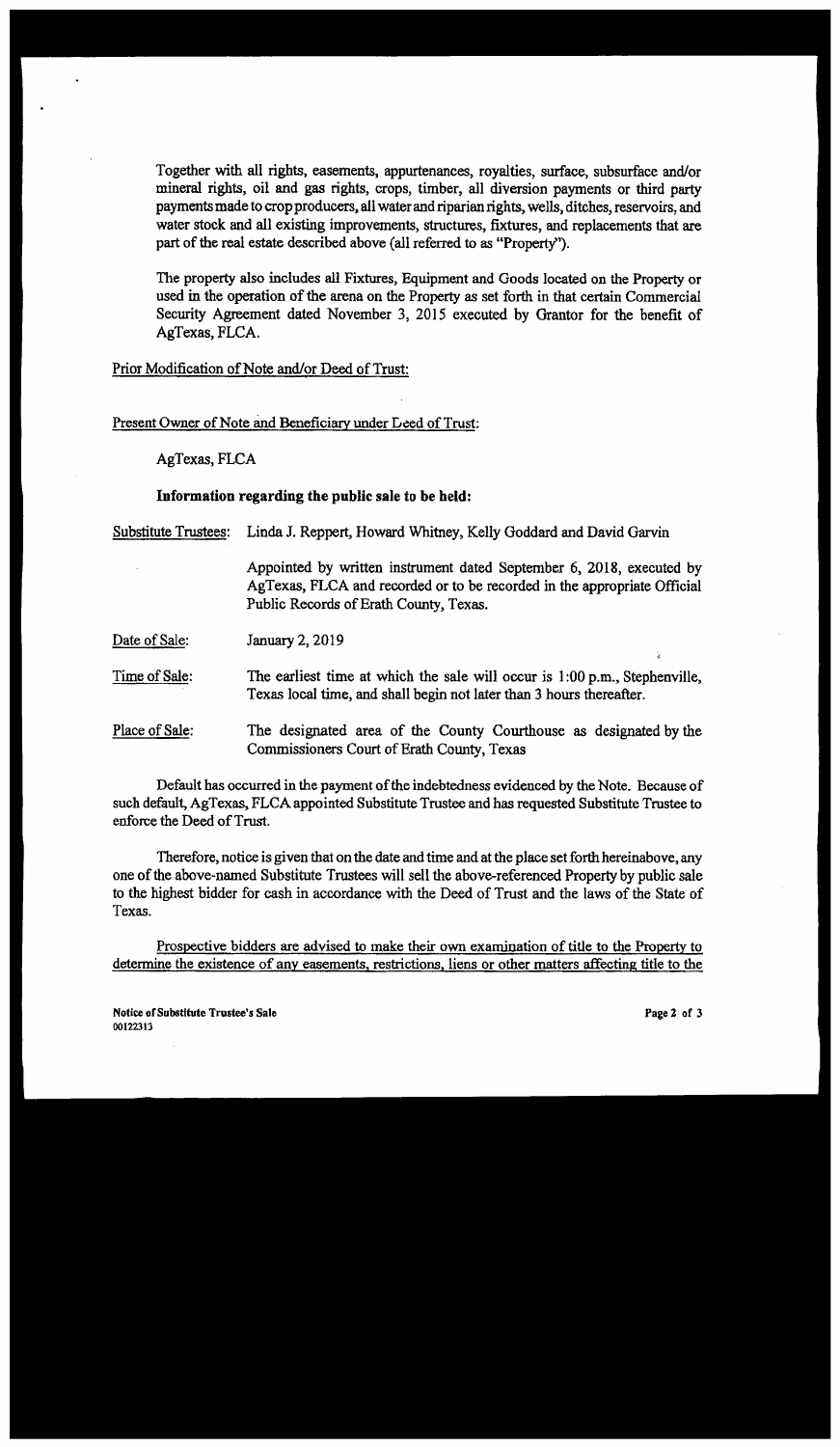Property. Neither Substitute Trustee nor AgTexas, FLCA has make any representation or warranty (express or implied) regarding title to or the condition of the Property. The Property to be sold at the public sale will be sold in its present "AS IS: condition and subject to all ad valorem taxes then owing with respect to the Property.

Cenida d. Reppert

Please return File-Stamped Copy to:

Tommy J. Swann McCleskey, Harriger, Brazill & Graf, L.L.P. SO 10 University Ave, Floor *5*  Lubbock, TX 79413-4422

**Notice of Substitute Trustee's Sale**  00122313

**Pagc3 of** 3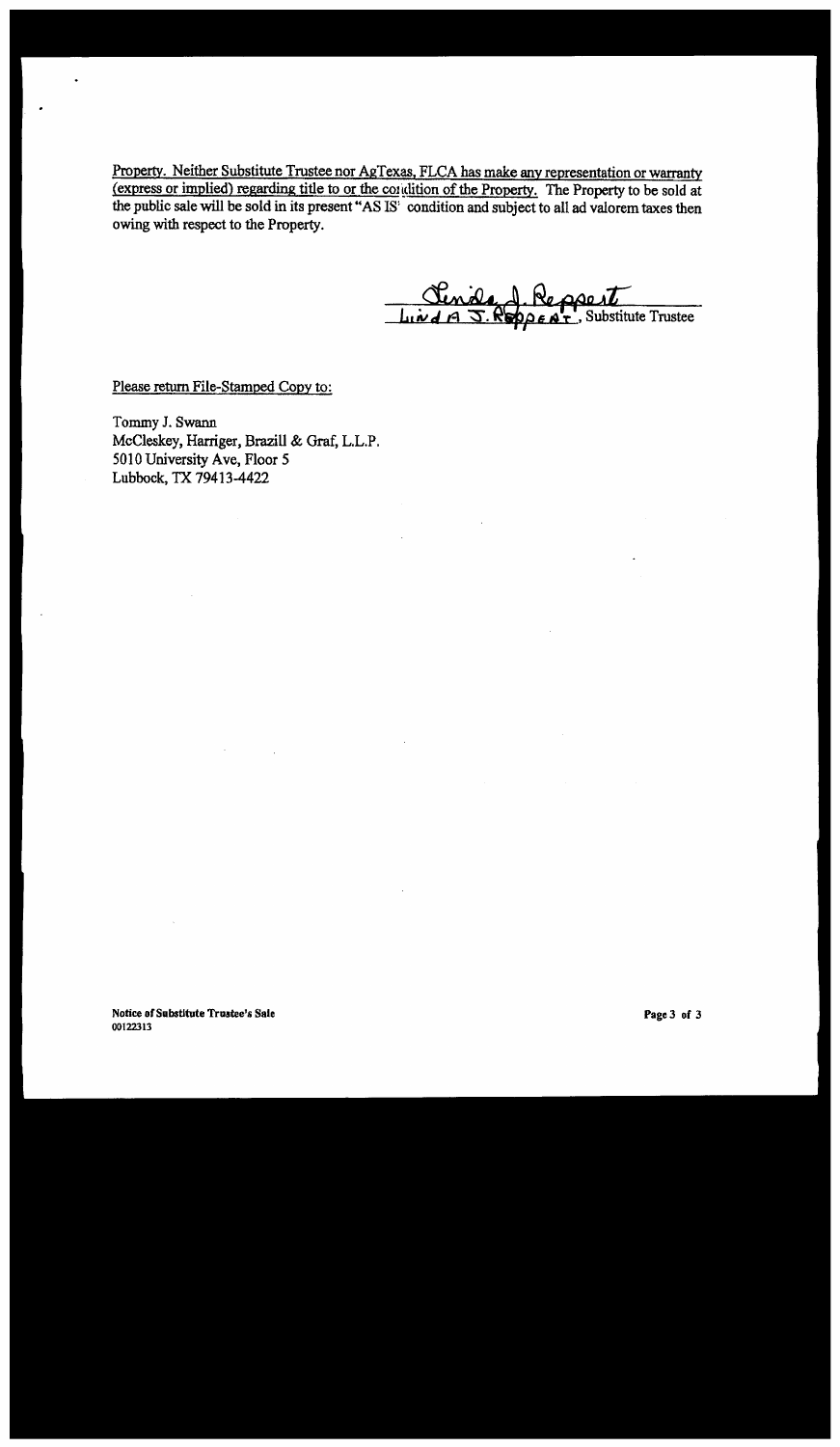#### **EXHIBIT** "A"

#### **TRACT ONE:**

All that cortain 135.43 acre tract of land, being 114.60 acres in the W.M. Sims Survey, A-623, 20.32 acres in the f.J. Odeneath All this corresponding to the corresponding to the corresponding to the corresponding to the corresponding to the corresponding the corresponding to the corresponding to the corresponding the corresponding to the correspon K. Owens to Lone Star Arena, L.L.C., dated August 10, 2001, and recorded in volume 1046, page 775 af the devel records of Ernth County, Texas, and described as follows:

Beginning at a 3" pipe post found at the southeast corner of the said 47.95 acre tract, the southwest corner of a 75.53 acre tract described in deed from Ruth M. Poster to Bobby John Foster, dated February 1, 1995, and recorded in volume 882, page 316 of the doed records of Erath County, Texas, and in the north line of the said 106.72 acre tract, for an interest corner of this tract, from which the ealculated southeast corner of the Slans Survey bears N 59" 40' 26" E, 816.68, N 61" 06' 44" E, 76.74' and S 29° 49° 53" R. 1966.80%

Thonce N 59° 40' 26" E, along the north line of the said 106.72 acre tract, 816.68' to a 3/8 iron rod found at the northwest corner of a 0.59 acre tract described in said Poster deed + corner of the said 106.72 acre tract, for the most easterly northeast corner of this tract:

Thence S 76° 13' 10" B, crassing the said 106.72 son tract and along a line of the said 0.59 acre tract. 72.74' to a capped 3/8 from rod set in a fonce and the east line of the said 106.72 acre tract:

Thence S 29° 58' 37" E, along a fonce and the east line of the said 106.72 acre tract, at 1045.96' pass a capped 1/8 from real set at a fence corner post and the northwest corner of a 0.05 acre deed overlap, continuing a total distance of 1146.70 to a capped 3/8 trees with put the south the of the said 106.72 age tract, the north thre of Lot 18 of the Timber Brook Subdivision, as shown on a plat recorded in Cabinet A, Slide 33 of the deed records of Brath County, Texas, and at the southwest corner of the said 0.59 acre test, for the most easierly southeast corner of this a act;

Thence along the north and west line of the said Timber Brook Subdivision and the cast line of the said 106.72 acre tract as follows:

S 60° 26' 57" W. 323.81' to a spike found at a fence corner post:

8 13° 06' 36" W, 573.73' to a 3/8 fron rod found at a post oak free used as a fence corner;

3 19° 59' 01" B, 378.08' to a 3/8 lion rod found at the southwest corner of Lot 18, and in the south line of the Sims Survey: S 29° 26' 59" B, 284.80' to a splite found in top of a wood fence corner post:

And S 33" 04" 28" E, 124.79" to a spike found at a forse comer post at the occupied southeast corner of the said 106.72 asse a not, and in the north line of a 15.00 acre trast described in deed from Thodis B. Wood, of ux to Randy Arndt, et ux, dated April 10, 1999, and recorded in volume 979, page 540 of the deed records of Brath County, Texas, for the most southerly southeast corner of this tract;

Thence along the south line of the said 106.72 nere irect and generally sloag a fence as follows;

8 43° 31' 204' W, 172.89' to a 3/8 from pipe found:<br>8 72° 17' 51" W, 212.64' to 6ound spike:

S 51° 32' 10" W, 495.33' to a 3/8 from pipe frund:

S 23<sup>°</sup> 11' 30" W, 242.47' to a 3/8 ican rod found:

S 14° 55' 52" W, 195.66' to a 3/8 from pipe found;

817 33' 10" W. 288.64' to a 2/8 iron pipe found:<br>876° 53' 10" W. 288.64' to a 2/8 iron pipe found:<br>And 8 47" 19' 17" W. 177.30' to the most southerly reathwest corner of the sakt 106.72 acre tract, in the east line of P.M. No. 205, for the most routherly southwest corses of this tract, from which a 1/2 iron rod found hours S 47° 19' 17" 0.699

Thence along the east right of way of P.M. Highway No. 205, along a curve to the left, radius 995.17, long chord N 57°00'38" W. 474.04' an are longth of 478.64' to a capped 3/8 fron red set at the most southwest corner of this track.

Theore crossing the said 106.72 acre tract as follows:

N 57° 17' 38" B, 307,83' to a 3" pipe post:

Continuing along a cross funce as follows:

N 24° 00' 10" W, 189.01" to a capped 3/8 iron rod set at a fence cornor post:<br>N 06° 06' 27" E, 461.80' to a 3" pipe post:

N 30° 13' 30" E, 16.57 to a 3" pipe post:

N 10° 43' 55" W, 1241.21' to a capped 3/8 iron rod set at a fence cornor post: N 67° 57' 28" B, 88.93' to a capped 3/8 from rod set at a fonce corner post:

And N 16° 57'21" W. 556.23' to a cupped 3/8 fron red set in the nexth line of the said 106.72 acre tract, the south line of the said 47,95 nere tract, for a corner of this tract:

Thence \$ 59° 50' 34" W, along the north line of the said 106.72 acre (necl, 244.86' to a 3/8 fron red found at the southwest corner of the said 47.95 acre inct, for a corner of this tract:

Thence N 10° [7'3]" W, along the west line of the sald 47.95 nore tract, 1115.72' to a 3/3 from rod found at the southeast correr of an 8.00 gase tract described in deed from A. Shepard to I.L. Arps, dated Jamary 10, 1990, and recorded in volume 784, page 01 of the deed records of Brath County, Texus:

Thence N 30° 43' 44" W, 214.14' to a 3/8 from rad found at the northwest sorner of the said 8.00 acre tract, the southeast corner of an 18.38 acre tract described in doed from Cragstan, L.C. to the Staplian ville Mobile Home Park, dated July 21, 2000, and recorded in volume 1014, page 303 of the doed records of Erath County, Texas: